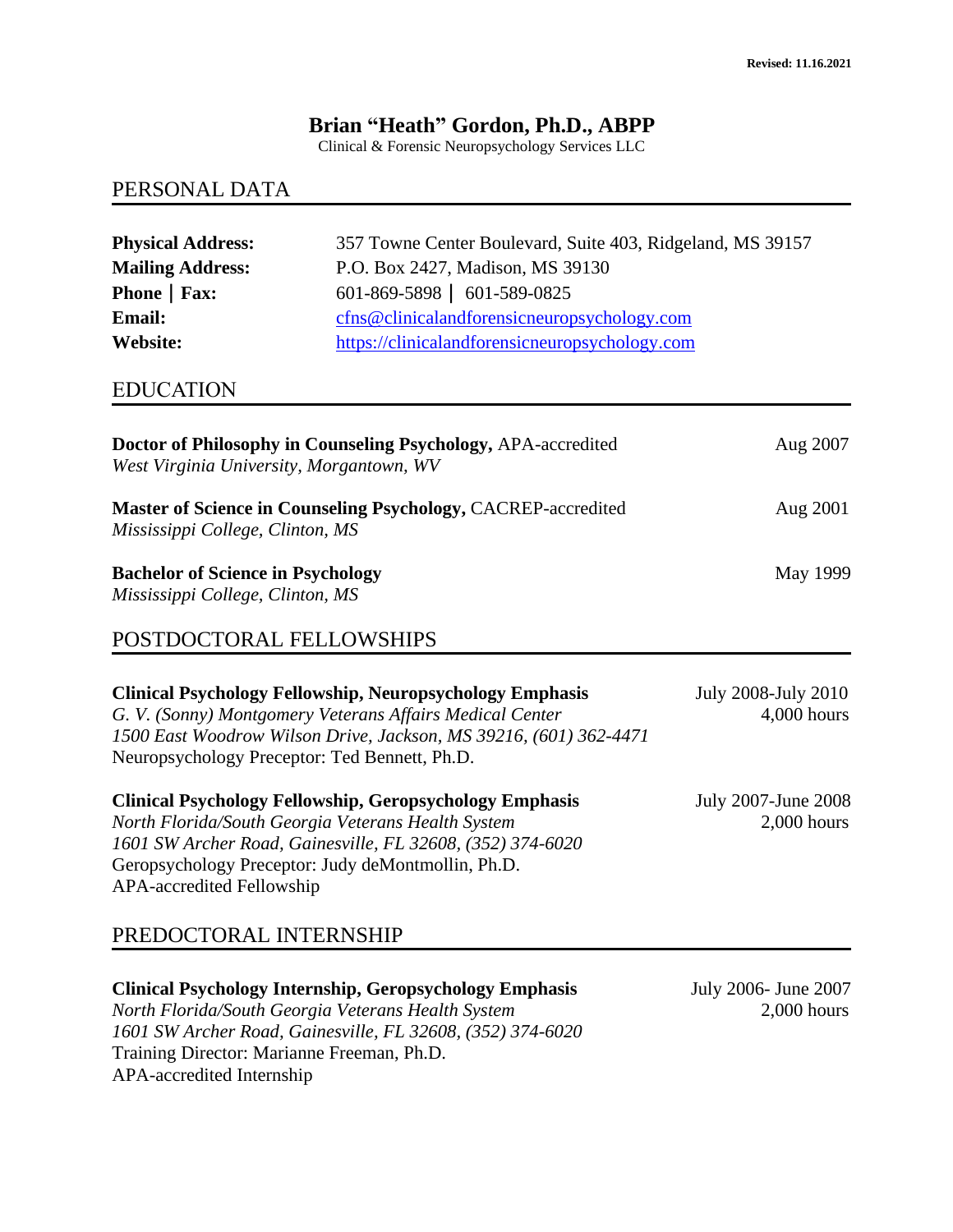# PREDOCTORAL PRACTICA

### **Neuropsychology Practicum**

| Wedgewood Family Practice and Psychiatry Associates           | 2005-2006 |
|---------------------------------------------------------------|-----------|
| 1197 Van Voorhis Road, Morgantown, WV 26505, (304) 599-1975   | 783 hours |
| Supervisor: Martin Boone, Ph.D.                               |           |
| <b>Geropsychology Practicum</b>                               | 2004-2005 |
| West Virginia University School of Medicine,                  | 645 hours |
| Department of Behavioral Medicine and Psychiatry              |           |
| 930 Chestnut Ridge Road, Morgantown, WV 26505, (304) 293-5292 |           |
| Supervisor: Eric Rankin, Ph.D.                                |           |

# MASTER'S LEVEL TRAINING

| <b>Practica and Post-master's Licensure Training</b><br><b>Region 8 Mental Health Services</b><br>P.O. Box 728, Hazlehurst, MS 39083, (601) 894-2018<br>Supervisors: Charles Felder, Ed.D., Heidi Bodin, M.S.W.,<br>Teri Brister, M.S. and Misty Westbrook, M.S.<br>Positions: Case Manager, Crisis Specialist, Outpatient Therapist                                                     | 2000-2002<br>$3,649$ hours             |
|------------------------------------------------------------------------------------------------------------------------------------------------------------------------------------------------------------------------------------------------------------------------------------------------------------------------------------------------------------------------------------------|----------------------------------------|
| <b>CURRENT LICENSURE &amp; CERTIFICATION</b>                                                                                                                                                                                                                                                                                                                                             |                                        |
| <b>Licensed Psychologist</b><br>Mississippi Board of Psychology<br>Certified to perform Civil Commitment Evaluations<br>License# 48 839                                                                                                                                                                                                                                                  | April 3, 2009-Present<br>Sept 17, 2012 |
| <b>Board Certified in Clinical Neuropsychology</b><br>$\mathbf{D}$ $\mathbf{I}$ $\mathbf{C}$ $\mathbf{D}$ $\mathbf{I}$ $\mathbf{D}$ $\mathbf{I}$ $\mathbf{I}$ $\mathbf{I}$ $\mathbf{I}$ $\mathbf{I}$ $\mathbf{I}$ $\mathbf{I}$ $\mathbf{I}$ $\mathbf{I}$ $\mathbf{I}$ $\mathbf{I}$ $\mathbf{I}$ $\mathbf{I}$ $\mathbf{I}$ $\mathbf{I}$ $\mathbf{I}$ $\mathbf{I}$ $\mathbf{I}$ $\mathbf{$ | Mar 2016-Present                       |

*American Board of Professional Psychology (ABPP)* Certification# 8119

# POSTLICENSURE EXPERIENCE

#### **Forensic Neuropsychology** 2017-2019

Clinical and Forensic Psychology Services, Inc. (CFPS, Inc.) Peer Consultation with *Gilbert Macvaugh, III, Psy.D., ABPP*

Role: Served as a licensed, independent neuropsychological consultant in collaboration with Dr. Macvaugh. CFPS specializes in forensic mental health assessments, expert witness testimony, and consultation services to attorneys, courts, and government agencies in criminal, civil, and juvenile cases.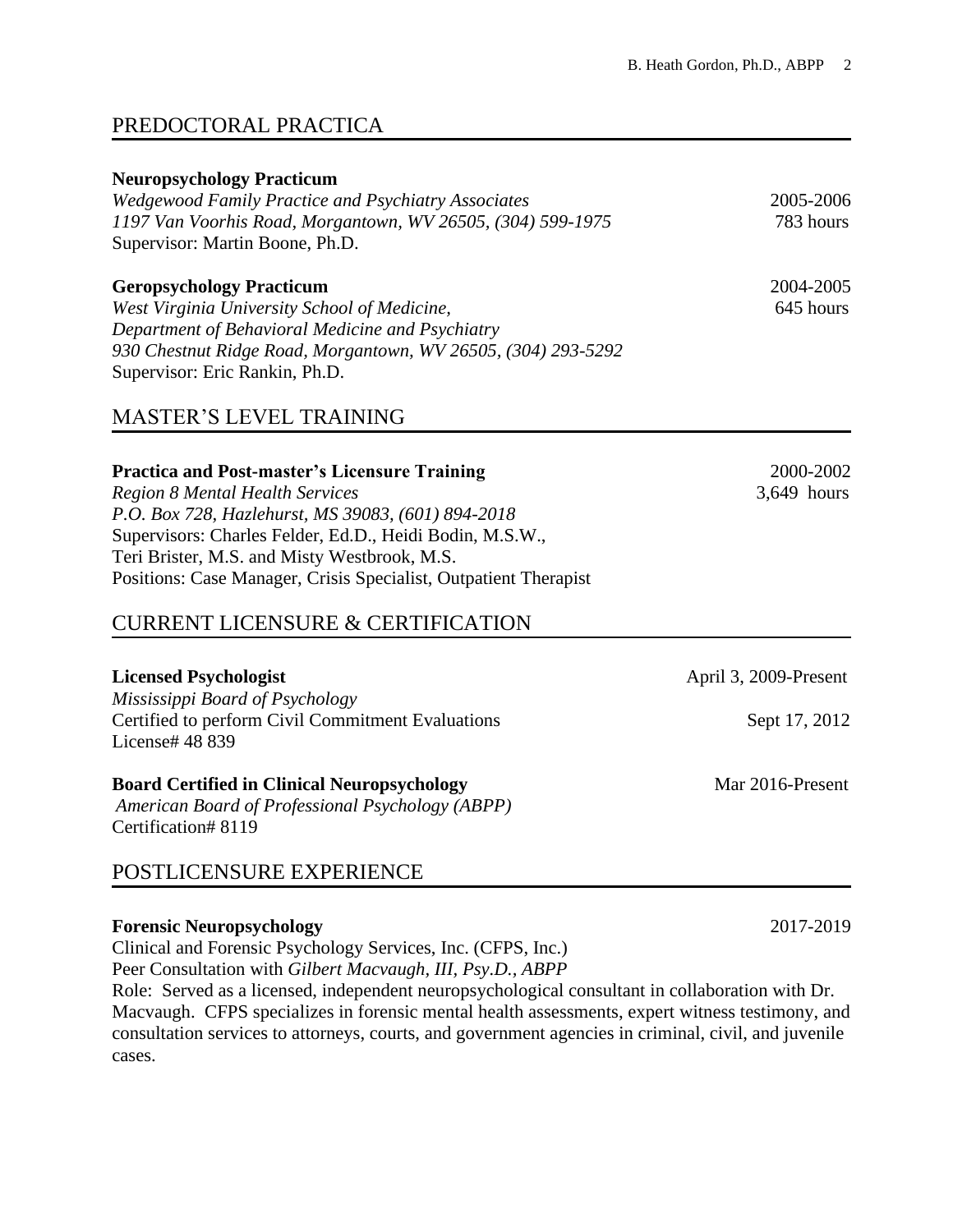# PROFESSIONAL EXPERIENCE

| <b>Clinical and Forensic Neuropsychology Services LLC (CFNS)</b><br>President/Owner of Independent Practice<br>P. O. Box 2427, Madison, MS 39130<br>357 Towne Center Boulevard, Suite 403, Ridgeland, MS 39157, (601) 869-5898                                                                                                                            | Aug 2017-Present   |
|-----------------------------------------------------------------------------------------------------------------------------------------------------------------------------------------------------------------------------------------------------------------------------------------------------------------------------------------------------------|--------------------|
| <b>Staff Neuropsychologist</b><br>G. V. (Sonny) Montgomery Veterans Affairs Medical Center<br>1500 East Woodrow Wilson Drive, Jackson, MS 39216, (601) 362-4471                                                                                                                                                                                           | July 2010-Dec 2017 |
| <b>B. Heath Gordon, PhD</b><br><b>Independent Neuropsychology Practice</b><br>4500 Interstate 55 North, Suite 234, Jackson, MS 39211, (601) 982-8531                                                                                                                                                                                                      | Jan 2011-Aug 2017  |
| <b>Case Manager; Crisis Specialist/Therapist; Assistant Coordinator</b><br><b>Region 8 Mental Health Services</b><br>P.O. Box 728, Hazlehurst, MS 39083, (601) 894-2018                                                                                                                                                                                   | 2000-2003          |
| <b>RESEARCH EXPERIENCE</b>                                                                                                                                                                                                                                                                                                                                |                    |
| Co-Investigator<br>G.V. (Sonny) Montgomery Veterans Affairs Medical Center<br>1500 E. Woodrow Wilson Drive (11M)<br>Jackson, MS 39216, (601) 368-4116<br>Additional Investigators: Danielle Terry, Ph.D., Pamela Steadman-Wood, Ph.D.,<br>and Michele J. Karel, Ph.D.<br>Project: Peer mentoring in Veteran Health Administration Home-Based Primary Care | 2014-2017          |
| Co-Investigator<br>G.V. (Sonny) Montgomery Veterans Affairs Medical Center<br>Principle Investigator: Ted Bennett, Ph.D.<br>Project: Establishing base rates and identifying neuropsychological factors associated with<br>symptom validity test performance in a sample of U.S. military veterans                                                        | 2009-2013          |
| <b>Dissertation</b><br>West Virginia University, Department of Counseling,<br>Rehabilitation Counseling, and Counseling Psychology<br>P.O. Box 6122, Morgantown, WV 26506, (304) 293-5703<br>Chairperson: Roy Tunick, Ed.D.<br>Project: Geropsychology training: A national survey of psychology trainees                                                 | 2005-2007          |
| <b>Research Assistantship</b><br>West Virginia University School of Medicine,<br>Health Behavior Research Center, Robert C. Byrd Health Science Center<br>P.O. Box 9136, Morgantown, WV 26506, (304) 293-1732                                                                                                                                             | 2003-2004          |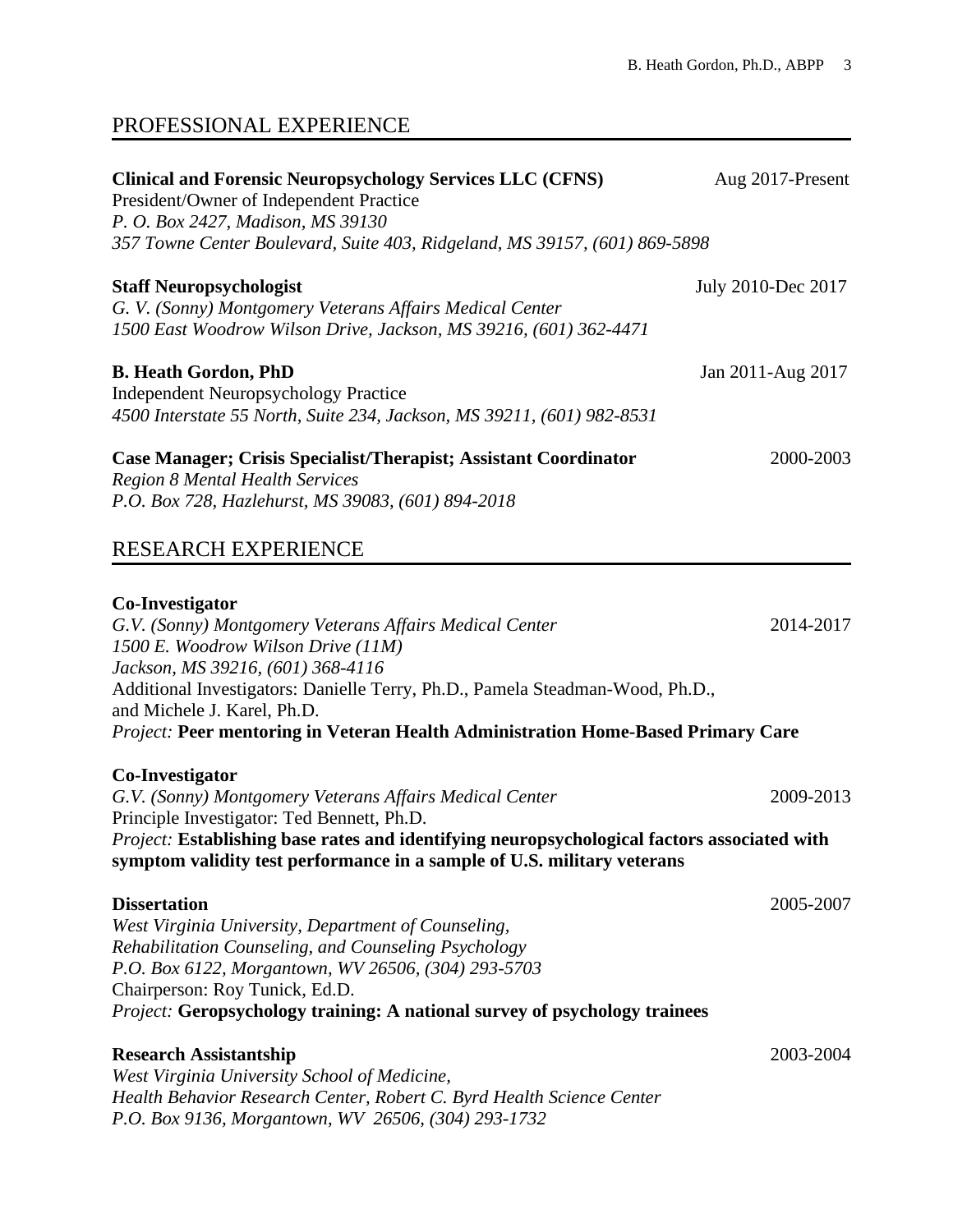| Supervisors: Carol Harris, Ph.D. and Andrew Bradlyn, Ph.D.<br><b>Project: Childhood Obesity Prevention</b> |           |
|------------------------------------------------------------------------------------------------------------|-----------|
| <b>Research Assistant</b>                                                                                  | 2002-2003 |
| Mississippi College, Department of Psychology and Counseling                                               |           |
| P.O. Box 4013, Clinton, MS 39058, (601) 925-3842                                                           |           |
| Supervisor: John Jolly, Psy.D.                                                                             |           |
| <b>Project: Beck Youth Inventories</b>                                                                     |           |
| <b>Research Technician</b>                                                                                 |           |
| University of Mississippi Medical Center, Department of Psychiatry,                                        | 1999-2000 |
| Division of Neurobiology and Behavior Research                                                             |           |
| Box 127, 2500 North State Street, Jackson, MS 39216, (601) 815-1022                                        |           |
| Supervisor: Bill Woolverton, Ph.D. and Karen Anderson, Ph.D.                                               |           |
|                                                                                                            |           |

*Projects:* **Multiple Behavioral Pharmacology Studies; Dopamine Transport Blockers**

# PUBLICATIONS (\*published abstracts)

- Page, K. S., Yehyawi, N. T., & **Gordon, B. H.** (in press). Working with geriatric healthcare teams: Opportunities for neuropsychologists. In S. S. Bush & B. Yochim (Eds.), *A handbook of geriatric neuropsychology: Practice essentials* (2nd ed.). New York: Routledge/Taylor & Francis.
- Molinari, V., Edelstein, B., Gibson, R., Lind, L., Norris, M., O'Shea Carney, K., Bush, S. S., Heck, A. L., Moye, J., **Gordon, B. H.,** & Hiroto, K. (2020). Psychologists in Long-Term Care (PLTC) guidelines for psychological and behavioral health services in long-term care settings. *Professional Psychology: Research and Practice.* Advance online publication. <https://doi.org/10.1037/pro0000298>
- Terry, D., **Gordon, B. H.**, Steadman-Wood, P., & Karel, M. J. (2017). A peer mentorship program for psychologists in Veterans Health Administration home-based primary care. *Clinical Gerontologist, 2,* 97-105. <http://dx.doi.org/10.1080/07317115.2016.1255691>
- Rodriguez, R. L., Rummel, C. P., & **Gordon, B. H.** (2016). Home-based primary care. In N. Pachana, *Encyclopedia of Geropsychology.* New York: Springer. [http://dx.doi.org:](http://dx.doi.org:%2010.1007/978-981-287-080-3_83-1)  [10.1007/978-981-287-080-3\\_83-1](http://dx.doi.org:%2010.1007/978-981-287-080-3_83-1)
- **Gordon, B. H.,** & Karel, M. J. (2014). Psychological assessment of veterans in home based primary care. In S. S. Bush (Ed.), *Psychological assessment of veterans* (pp. 127-158)*.*  New York: Oxford University Press.
- \*Yon, A., **Gordon, B. H.**, & Bennett, T. (2011). Base rates and comparison of symptom validity measures in U.S. Veterans: The Medical Symptom Validity Test and Personality Assessment Inventory. *Archives of Clinical Neuropsychology, 26,* 567.
- \*Yon, A., **Gordon, B. H.**, & Bennett, T. (2011). The Medical Symptom Validity Test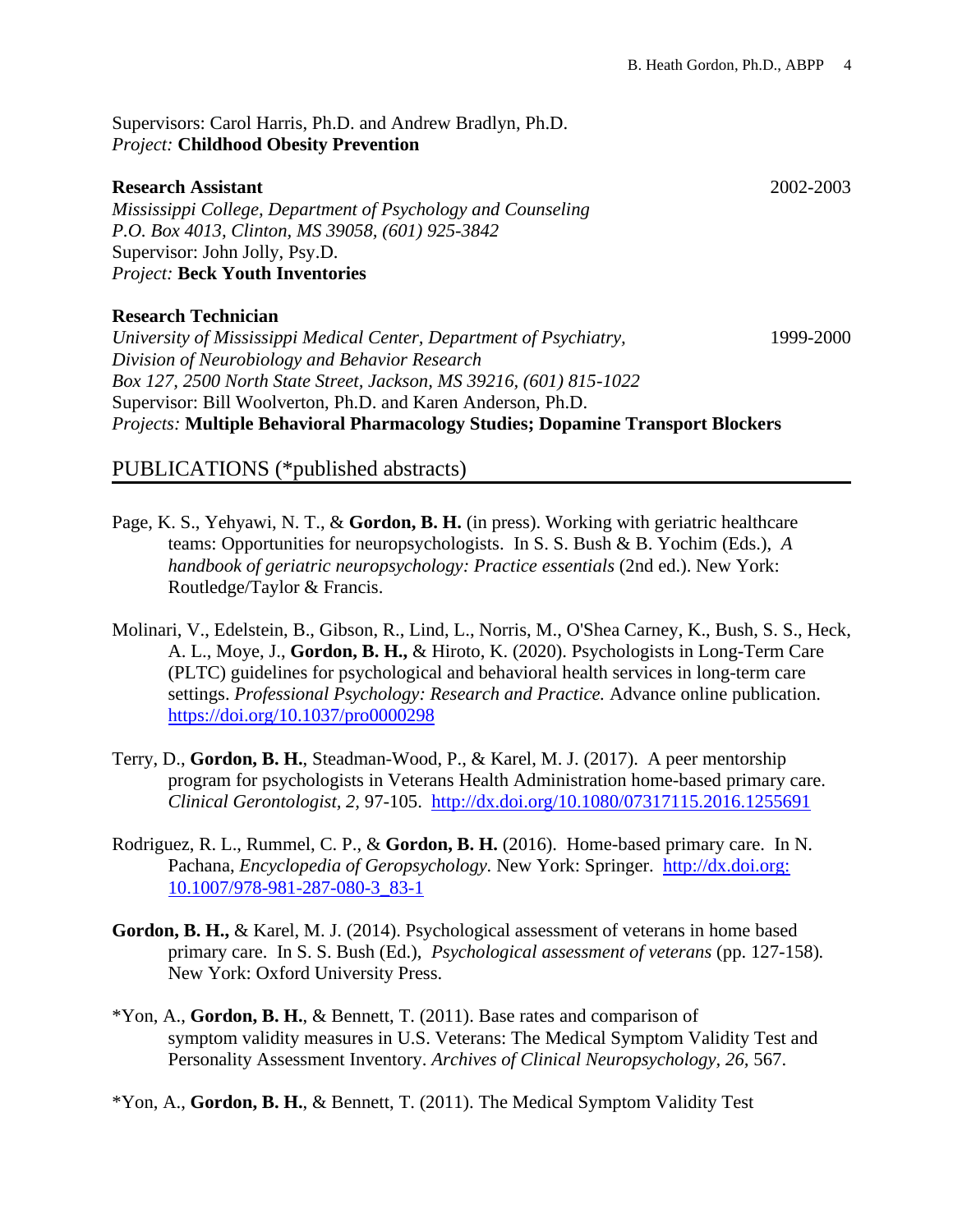and Non-Verbal Medical Symptom Validity Test in a Veteran sample: Patterns of poor performance and concurrent validity. *Archives of Clinical Neuropsychology, 26,* 567.

#### PEER REVIEWED PRESENTATIONS (past 7 years; \*pending)

- **Gordon, B. H.**, & MacVaugh, G. S. (2016, September 15). Forensic neuropsychology: Translating research into practice within legal settings. Symposium (1.0 hour CE) presented at the 67<sup>th</sup> annual conference of the Mississippi Psychological Association, Bay St. Louis, MS.
- Terry, D., **Gordon, B. H.**, Steadman-Wood, P., & Karel, M.J. (2016, August 4). A peer mentorship program for VHA psychologists in Home Based Primary Care. In M. J. Karel (Chair), *Integrated mental health services in VHA Home Based Primary Care Programs*. Symposium presented at the 2016 annual meeting of the American Psychological Association, Denver, CO.
- Askew, J., & **Gordon, B. H.** (2015, September 18). *Decisional capacity assessment in older adults.* Workshop (3.0 hour CE) presented at the 66<sup>th</sup> annual conference of the Mississippi Psychological Association, Bay St. Louis, MS.
- Steadman-Wood, P., **Gordon, B. H.**, & Karel, M.J. (2014, August 6). Peer mentoring for VHA Home Based Primary Care Psychologists. In J. M. Karel (Chair), *Peer consultation and mentoring in the professional development of integrated care psychologists.* Symposium presented at the 2014 annual meeting of the American Psychological Association, Washington, DC.

## OTHER PRESENTATIONS (past 7 years; \*pending)

- **Gordon, B. H.** (2021, March 15). *Using the MMPI-2-RF in forensic neuropsychological evaluations.* Invited lecture presented to clinical psychology doctoral students enrolled in personality assessment coursework at Jackson State University, Jackson, MS.
- **Gordon, B. H.** (2020, April 6). *Using the MMPI-2-RF in forensic neuropsychological evaluations.* Invited lecture presented to clinical psychology doctoral students enrolled in personality assessment coursework at Jackson State University, Jackson, MS.
- **Gordon, B. H.** (2019, April 9). *Forensic neuropsychology evaluations and consultation.* Invited lecture presented to law students in the health law program at Mississippi College School of Law, Jackson, MS.
- Koestler, A. J., Datz, G., **Gordon, B. H.**, Roberts, D., & Green, B. (2019, March 22). *Current practice issues: Incorporating the 2019 CPT codes for psychological testing into practice.*  Continuing education seminar presented to psychologists at NewSouth Neurospine, Flowood, MS.

**Gordon, B. H.** (2019, March 5). *Using the MMPI-2-RF in forensic neuropsychological*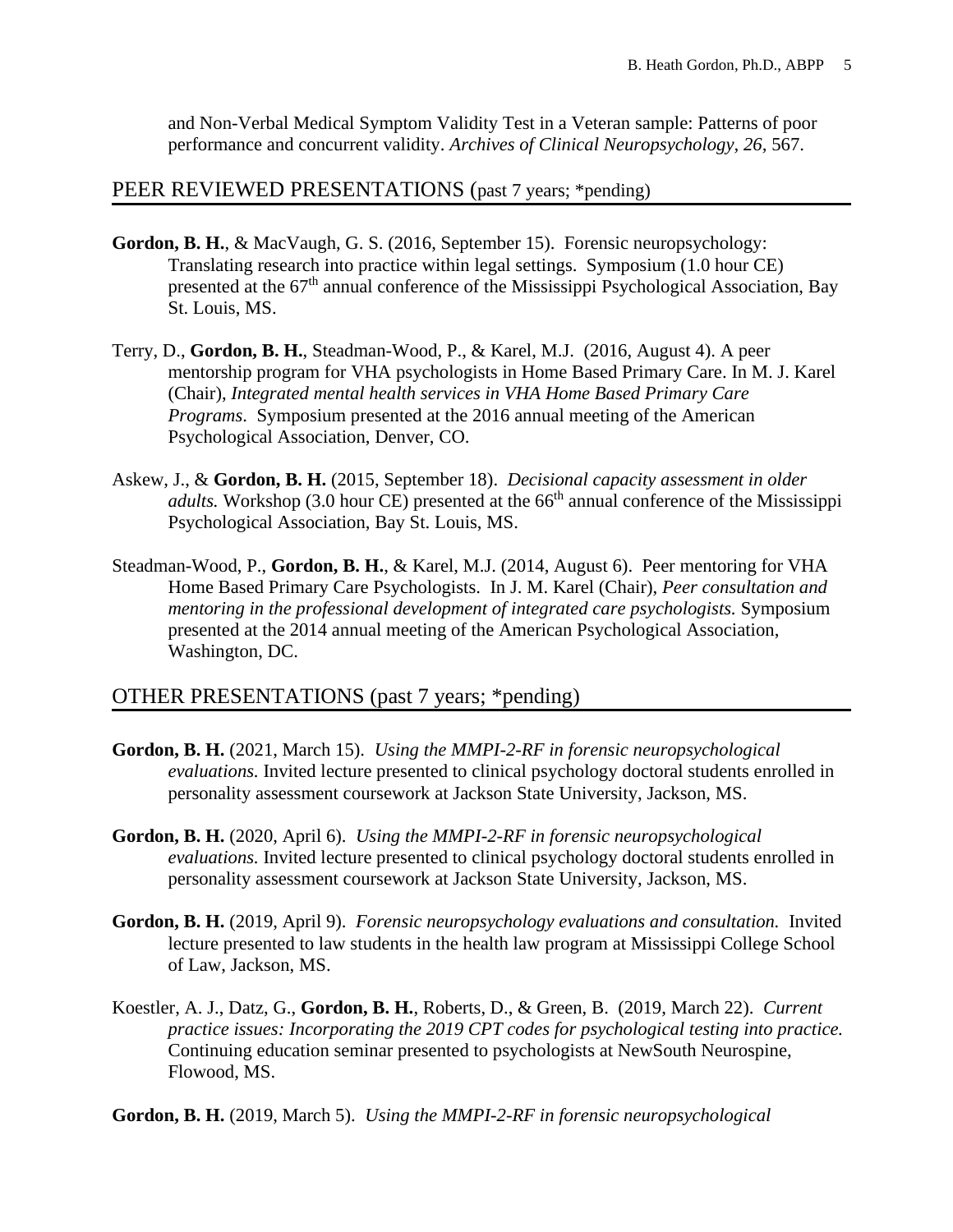*evaluations.* Invited lecture presented to clinical psychology doctoral students enrolled in personality assessment coursework at Jackson State University, Jackson, MS.

- **Gordon, B. H.** (2019, March 4). *Clinical and forensic neuropsychology practice.* Invited lecture presented to undergraduate psychology and neuroscience students enrolled in neuropsychology coursework at Millsaps College, Jackson, MS.
- **Gordon, B. H.** (2018, August 23). *Decisional capacity.* Continuing education seminar presented to medical and allied healthcare providers, long term care administrators, and caregivers at the 19th annual conference on Alzheimer's disease and other dementias, Tupelo, MS.
- **Gordon, B. H.** (2018, February 20). *Using the MMPI-2-RF in forensic neuropsychological evaluations.* Invited lecture presented to clinical psychology doctoral students enrolled in personality assessment coursework at Jackson State University, Jackson, MS.
- Macvaugh, G. S., & **Gordon, B. H.** (2017, December 1). *Ethical issues in death penalty cases.* Continuing education seminar presented to psychiatrists, psychologists, judges, attorneys, and trainees at the Forensic Psychiatry Update program cosponsored by the UMMC Department of Psychiatry and Mississippi College School of Law, University of Mississippi Medical Center, Jackson, MS.
- **Gordon, B. H.** (2017, November 17). *Geropsychology: Addressing the mental health needs of an aging Veteran population.* Didactic presented for the psychology internship and postdoctoral fellowship program at the G.V. (Sonny) Montgomery VAMC, Jackson, MS.
- **Gordon, B. H.** (2017, November 15). *Evaluating decisional capacity in Mississippi.* Didactic presented as part of the geriatric medicine core curriculum for the University of Mississippi Medical Center's School of Medicine, Division of Geriatrics, Jackson, MS.
- **Gordon, B. H.** (2017, October 20). *Collaborative care.*Didactic presented for the psychology internship and postdoctoral fellowship program at the G.V. (Sonny) Montgomery VAMC, Jackson, MS.
- **Gordon, B. H.** (2017, May 12). *Ethical issues and risk management in hospital settings.* Lecture presented as part of the 2017 didactic series for the clinical psychology residency training consortium at the University of Mississippi Medical Center, Jackson, MS.
- **Gordon, B. H.** (2017, May 12). *Geropsychology and consultation.* Lecture presented as part of the 2017 didactic series for the clinical psychology residency training consortium at the University of Mississippi Medical Center, Jackson, MS.
- **Gordon, B. H.** (2017, April 5). *Clinical supervision: Theory and practice II.*Didactic presented for the postdoctoral fellowship program at the G.V. (Sonny) Montgomery VAMC, Jackson, MS.

**Gordon, B. H.** (2017, March 29). *Clinical supervision: Theory and practice I.*Didactic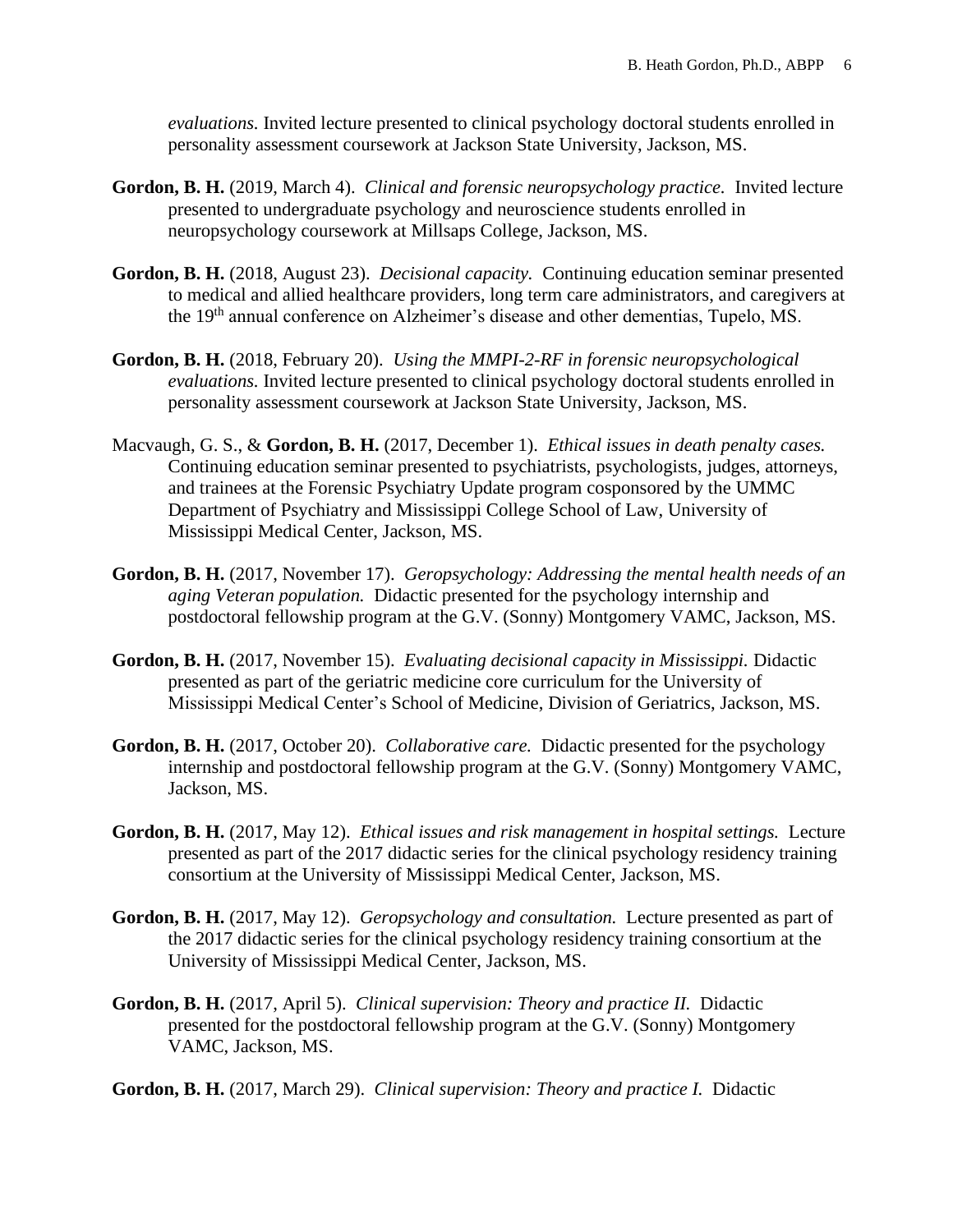presented for the postdoctoral fellowship program at the G.V. (Sonny) Montgomery VAMC, Jackson, MS.

- **Gordon, B. H.** (2017, February 8). *Ethics and risk management in hospital settings.* Didactic presented for the continuing education program at the G.V. (Sonny) Montgomery VAMC, Jackson, MS.
- **Gordon, B. H.** (2017, January 18). *Evaluating decisional capacity in Mississippi.* Didactic presented as part of the geriatric medicine core curriculum for the University of Mississippi Medical Center's School of Medicine, Division of Geriatrics, Jackson, MS.
- **Gordon, B. H.** (2016, December 1). *Private practice.*Didactic presented for the postdoctoral fellowship program at the G.V. (Sonny) Montgomery VAMC, Jackson, MS.
- **Gordon, B. H.** (2016, April 13). *Clinical supervision: Theory and practice.*Didactic presented for the continuing education program at the G.V. (Sonny) Montgomery VAMC, Jackson, MS.
- **Gordon, B. H.** (2016, April 7). *Screening and brief intervention strategies for older patients with behavioral health concerns in primary care settings.* Invited lecture presented as part of the 2016 conference for the Mississippi Information and Quality Healthcare Organization, Pearl, MS.
- **Gordon, B. H.,** & Parker, A. (2015, November 12). *Transitions of care.* Invited lecture presented as part of the 5<sup>th</sup> annual caregiver's conference for the Mississippi Chapter of the Alzheimer Association, Clinton, MS.
- Bagge, C., **Gordon, B. H.**, & Lim, C. S. (2015, September 11). *Suicide assessment and safety planning: Evidence-based clinical applications and ethical considerations.* 7.0 hour CE event presented for the  $4<sup>th</sup>$  annual evidence-based psychotherapy institute for the G.V. (Sonny) Montgomery Department of Veterans Affairs Psychology Postdoctoral Fellowship program and the Mississippi Psychology Residency Consortium, Jackson, MS.
- **Gordon, B. H.** (2015, July 17). *Diagnostic interviewing and the mental status exam.* Lecture presented as part of the 2014 didactic series for the clinical psychology residency training consortium at the University of Mississippi Medical Center, Jackson, MS.
- **Gordon, B. H.** (2015, June 18). *Getting a diagnosis: Alzheimer's disease.* Invited lecture presented as part of the community-based educational programming, Nourish Your Noggin, for the Mississippi Chapter of the Alzheimer Association, Ridgeland, MS.
- **Gordon, B. H.** (2015, May 13). *Ethics and risk management in a hospital setting.* Didactic presented for the continuing education program at the G.V. (Sonny) Montgomery VAMC, Jackson, MS.

**Gordon, B. H.** (2015, May 5). *Ethics and risk management in clinical neuropsychology.* Seminar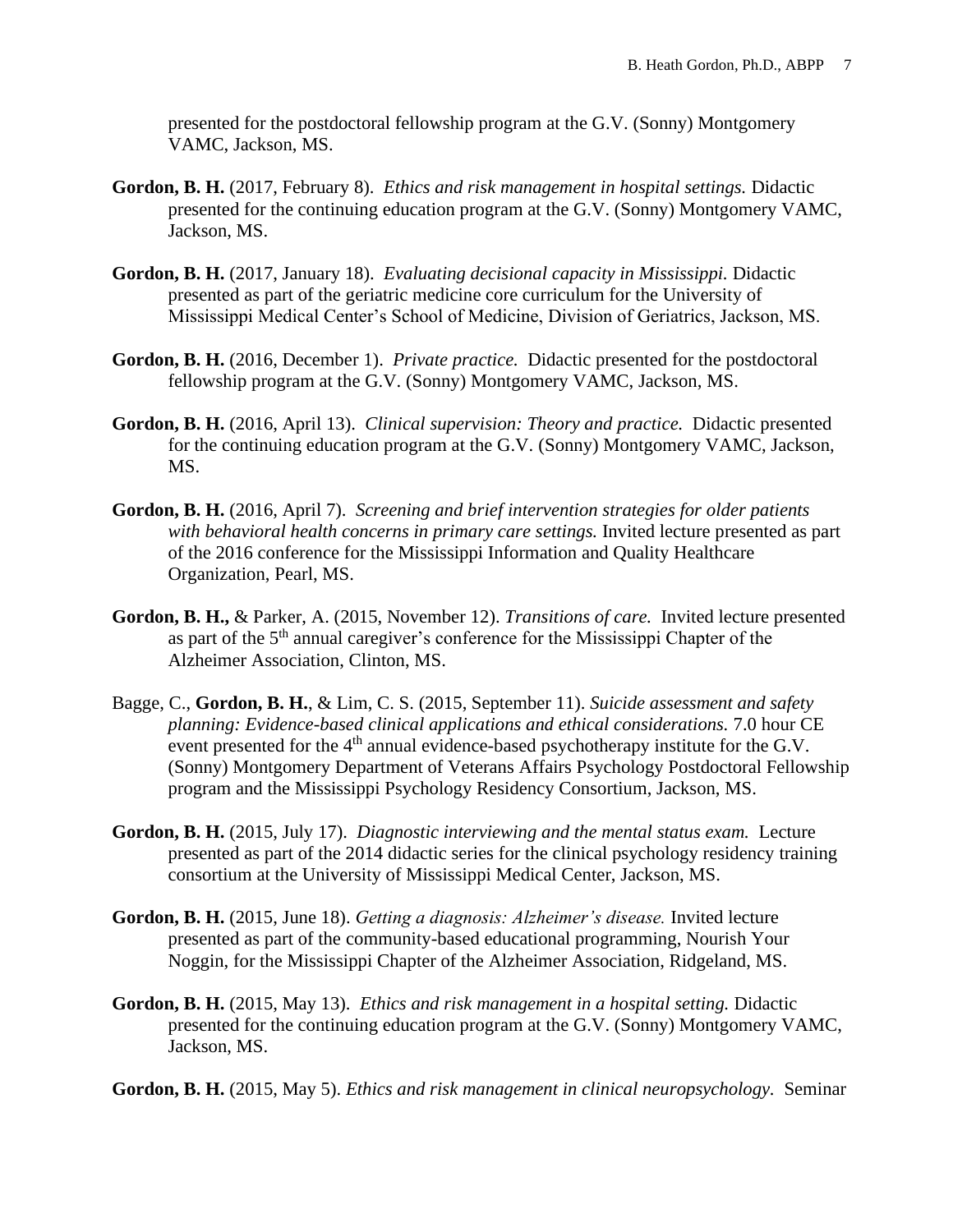presented as part of the 2015 clinical neuropsychology seminar series at Methodist Rehabilitation Hospital, Jackson, MS.

- **Gordon, B. H.** (2015, April 18). *Geriatric neuropsychology: Screening and brief intervention strategies for older patients in family medicine.* Invited lecture presented as part of the annual Spring conference for the Mississippi Academy of Family Physicians, Ridgeland, MS.
- **Gordon, B. H.** (2015, January 21). *Evaluating decisional capacity in Mississippi.* Didactic presented as part of the geriatric medicine core curriculum for the University of Mississippi Medical Center's School of Medicine, Division of Geriatrics, Jackson, MS.
- **Gordon, B. H.** (2014, Dec 10). *Geropsychology: Addressing the mental health needs of an aging veteran population.* Didactic presented for the continuing education program at the G.V. (Sonny) Montgomery VAMC, Jackson, MS.
- **Gordon, B. H.** (2014, Sept 26). *Cognitive decline in an Aging Workforce.* Invited lectured presented as part of the 16<sup>th</sup> annual conference for the Mississippi Association of Self-Insurers, Gulfport, MS.
- Grigoryev, P., Williams, D., Lyons, J., & **Gordon, B. H.** (2014, May 21). *Mental health, substance abuse, post-traumatic stress, and traumatic brain injury panel discussion.*  Invited panel discussion presented as part of the 2014 Eastern Region Veterans Training Summit, Philadelphia, MS.
- **Gordon, B. H.** (2014, April 24). *The neuropsychology and behavioral management of dementing illness.* Invited lecture presented as part of the 2014 conference for the Mississippi Information and Quality Healthcare Organization, Jackson, MS.
- **Gordon, B. H.** (2014, March 28). *Geropsychology: Assessment and intervention.* Lecture presented as part of the 2014 didactic series for the clinical psychology residency training consortium at the University of Mississippi Medical Center, Jackson, MS.
- **Gordon, B. H.** (2014, March 28). *Consultation.* Lecture presented as part of the 2014 didactic series for the clinical psychology residency training consortium at the University of Mississippi Medical Center, Jackson, MS.
- **Gordon, B. H.** (2014, January 22). *Evaluating decisional capacity in Mississippi.* Didactic presented as part of the geriatric medicine core curriculum for the University of Mississippi Medical Center's School of Medicine, Division of Geriatrics, Jackson, MS.

### TEACHING & SUPERVISORY EXPERIENCE

#### **Affiliate Faculty Oct 2021-Present**

*University of Mississippi Medical Center, Department of Psychiatry and Human Behavior*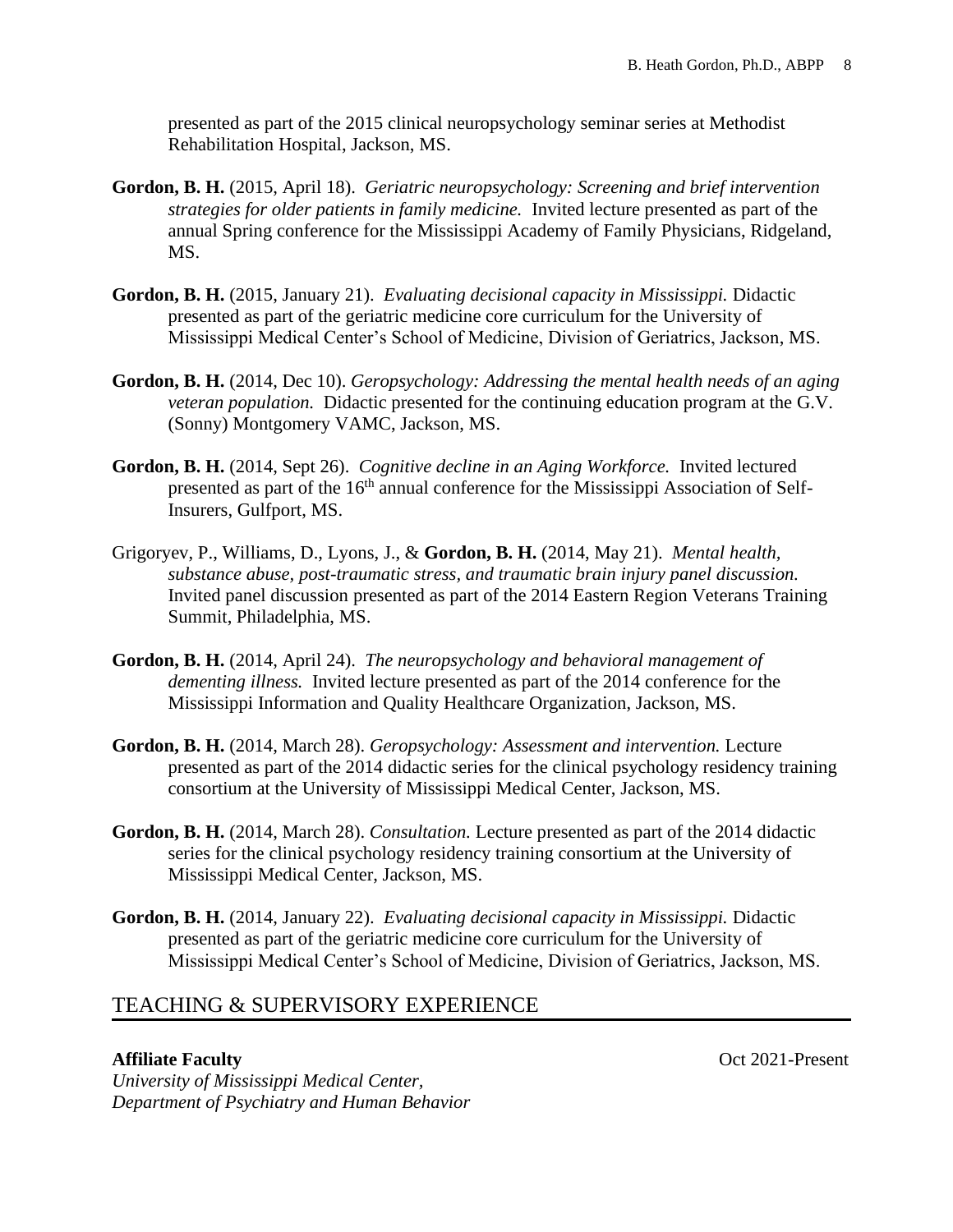| 2500 North State Street, Jackson, MS 39216, (601) 984-1000<br>Rotation: Forensic Psychiatry and Neuropsychology                                                                                                                                                                          |                  |
|------------------------------------------------------------------------------------------------------------------------------------------------------------------------------------------------------------------------------------------------------------------------------------------|------------------|
| <b>Assistant Professor</b><br>University of Mississippi Medical Center,<br>Department of Medicine, Division of Geriatrics<br><b>Rotation: Geriatric Neuropsychology</b>                                                                                                                  | Jun 2013-Present |
| <b>Neuropsychology Preceptor</b><br>University of Mississippi Medical Center,<br>Department of Nursing, Psychiatric Mental Health Practitioner Program<br><b>Rotation: Adult Neuropsychology</b>                                                                                         | Spring 2021      |
| <b>Clinical Supervisor</b><br>Psychology Internship and Postdoctoral Fellowship Programs<br>G. V. (Sonny) Montgomery Veterans Affairs Medical Center<br>1500 East Woodrow Wilson Drive, Jackson, MS 39216, (601) 362-4471<br>Rotations: Neuropsychology, Home-Based Primary Care         | 2011-2017        |
| Mentor - VAMC HBPC and CLC Psychologist Mentorship Programs<br>Psychogeriatrics, Mental Health Services,<br>VA Central Office, Washington, DC                                                                                                                                            | 2011-2017        |
| <b>Mentor – Geropsychology Mentorship Program</b><br>Psychologists in Long Term Care<br>303 Anderson Street, Suite A, College Station, TX 77840                                                                                                                                          | 2012-2017        |
| <b>Assistant Professor</b><br>University of Mississippi Medical Center,<br>Department of Psychiatry And Human Behavior, Division of Psychology<br><b>Rotations: Neuropsychology, Home-Based Primary Care</b>                                                                             | 2014-2016        |
| <b>Clinical Supervisor</b><br>Mississippi Psychology Residency (Internship) Training Consortium<br>G. V. (Sonny) Montgomery Veterans Affairs Medical Center<br>Rotations: Neuropsychology, Home-Based Primary Care                                                                       | 2010-2016        |
| <b>HBPC Webcourse Development Committee</b><br>Home-Based Primary Care Mental Health Initiative<br>Mental Health Services, VA Central Office, Washington, DC<br>Integrated Mental Health Care in Home Based Primary Care: An Overview for<br>the Mental Health Provider (TMS $\#$ 18886) | 2012-2014        |
| Integrated Mental Health Assessment in Home Based Primary Care (TMS # 21880)<br>Integrated Mental Health Intervention in Home Based Primary Care (TMS #28309)                                                                                                                            |                  |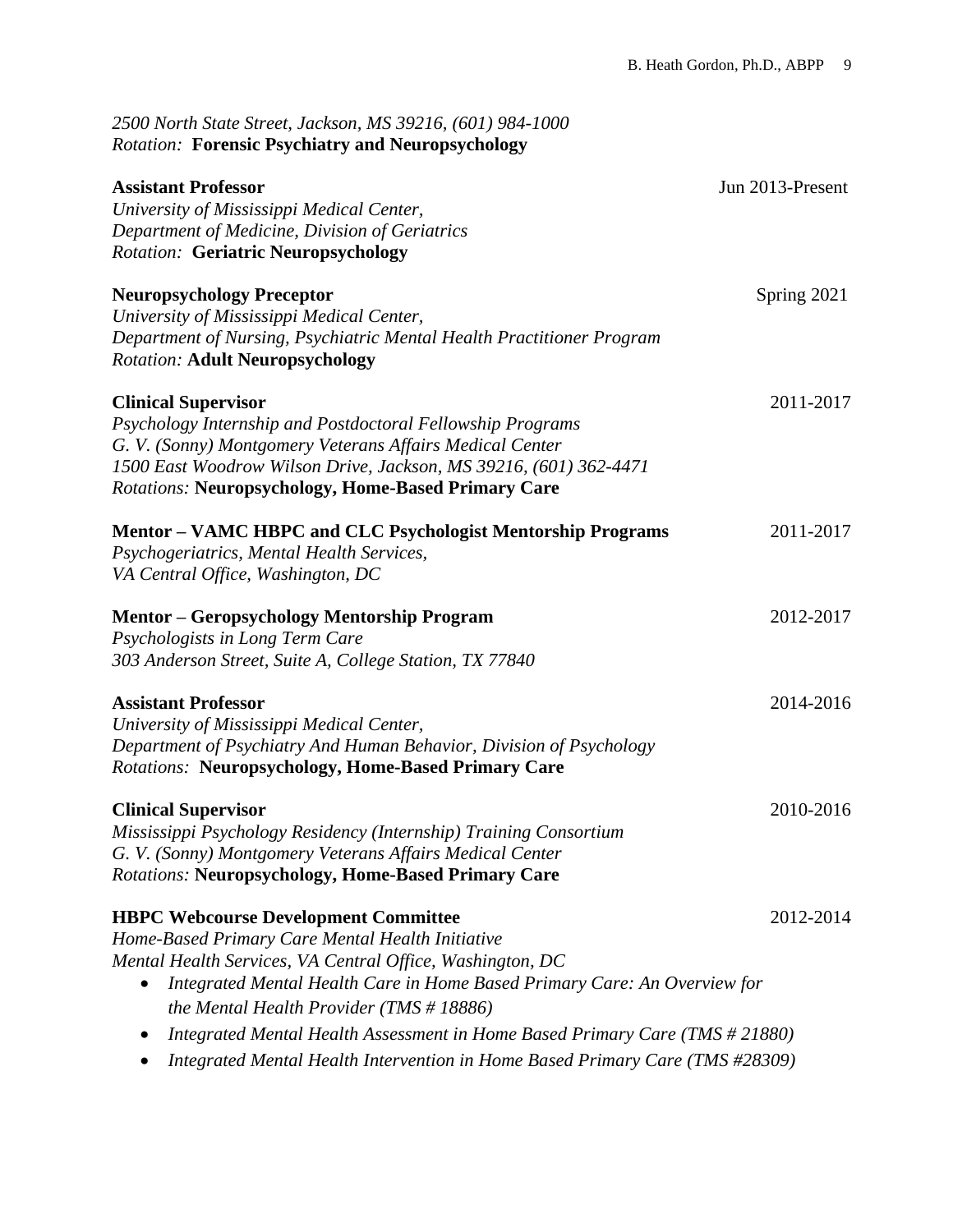| <b>Clinical Training Oversight Committee</b><br>Mississippi Psychology Residency (Internship) Training Consortium<br>University of Mississippi Medical Center, Department of Psychiatry<br>And Human Behavior & G. V. (Sonny) Montgomery VAMC<br>1500 East Woodrow Wilson Drive, Jackson, MS 39216, (601) 362-4471 | 2012-2014                                    |
|--------------------------------------------------------------------------------------------------------------------------------------------------------------------------------------------------------------------------------------------------------------------------------------------------------------------|----------------------------------------------|
| <b>Geropsychology Preceptor</b><br>University of Mississippi Medical Center,<br>Department of Nursing, Psychiatric Mental Health Practitioner Program<br><b>Rotations: Geriatric Neuropsychology</b>                                                                                                               | <b>Fall 2011</b>                             |
| <b>Teaching Assistantship</b><br>West Virginia University School of Medicine, Center on Aging<br>P.O. Box 9127, Morgantown, WV 26506, (304) 293-2968<br>Supervisor: David Brown, Ph.D.<br><b>Course:</b> Introduction to Gerontology                                                                               | 2004-2005                                    |
| <b>CURRENT PROFESSIONAL AFFILIATIONS</b>                                                                                                                                                                                                                                                                           |                                              |
| American Academy of Clinical Neuropsychology<br>Practice Sample Reviewer                                                                                                                                                                                                                                           | 2016-Present<br>2021-Present                 |
| American Board of Professional Psychology                                                                                                                                                                                                                                                                          | 2016-Present                                 |
| American Psychological Association<br>Division 12, Section II – Clinical Geropsychology<br>Division $41$ – Psychology and Law<br>$\bullet$                                                                                                                                                                         | 2002-Present<br>2019-Present<br>2017-Present |
| Mississippi Psychological Association<br>Psychology and Law Task Force, member                                                                                                                                                                                                                                     | 2007-Present<br>2017-Present                 |
| National Academy of Neuropsychology                                                                                                                                                                                                                                                                                | 2009-Present                                 |
| PROFESSIONAL ASSOCIATION LEADERSHIP AND ACTIVITIES                                                                                                                                                                                                                                                                 |                                              |

| <b>Website Developer &amp; Chair</b>             | 2011-Present |
|--------------------------------------------------|--------------|
| <b>Region II Representative</b>                  | 2013-2017    |
| Mississippi Psychological Association            |              |
| PO Box 16826, Jackson, MS 39236                  |              |
| <b>Planning Committee - Coordinate Care</b>      | 2015-2017    |
| Mississippi State Strategic Plan for Alzheimer's |              |
| Disease and other Dementias                      |              |
| <b>Website Committee &amp; Site Developer</b>    | 2013-2014    |
| Southern Pain Society                            |              |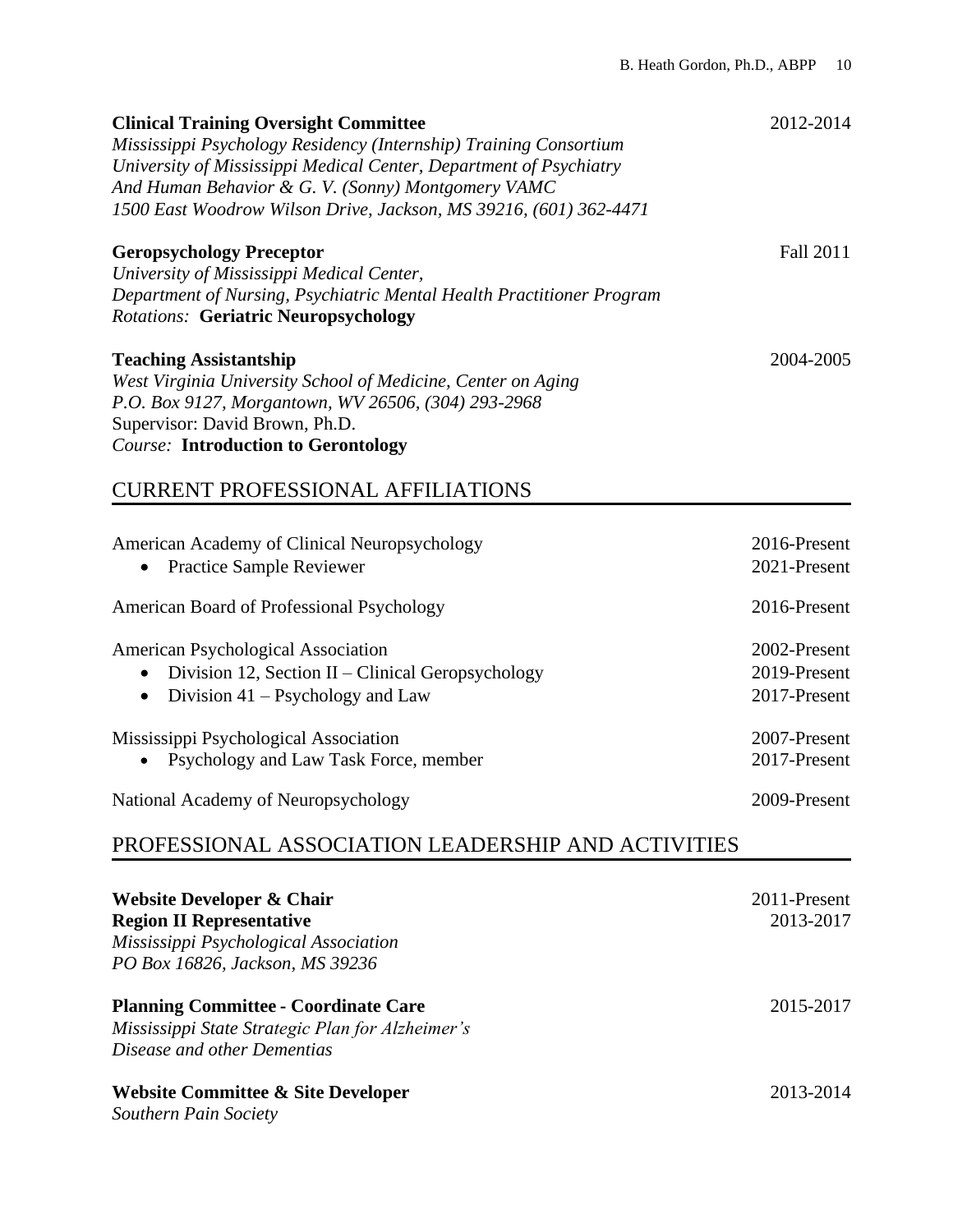| PO Box 5033, Cary, NC 27512                                                                                                                                  |             |
|--------------------------------------------------------------------------------------------------------------------------------------------------------------|-------------|
| <b>Website Committee</b><br>Psychologists in Long Term Care<br>303 Anderson Street, Suite A, College Station, TX 77840                                       | 2011-2012   |
| <b>Newsletter Editor</b><br>Psychologists in Long Term Care<br>303 Anderson Street, Suite A, College Station, TX 77840                                       | 2008-2010   |
| <b>Student Delegate</b><br>National Conference on Training in Professional Geropsychology:<br>Developing the Pikes Peak Model, Colorado Springs, CO          | 2006        |
| <b>HONORS AND RECOGNITIONS</b>                                                                                                                               |             |
| <b>PhD Clinician of the Year</b><br>G. V. (Sonny) Montgomery VAMC                                                                                            | 2017        |
| <b>President's Award for Distinguished Service</b><br>Southern Pain Society                                                                                  | 2013        |
| <b>Presidential Award</b><br>Mississippi Psychological Association                                                                                           | 2012        |
| <b>GRECC Research Poster Award</b><br>North Florida/South Georgia Veterans Health System<br>Geriatric Research, Education, and Clinical Centers              | 2007        |
| <b>Outstanding Graduate Student 2005-2006</b><br>West Virginia University, Department of Counseling, Rehabilitation<br>Counseling, and Counseling Psychology | 2006        |
| <b>APAGS-ACT Excellence in Leadership Award</b><br>American Psychological Association of Graduate Students,<br><b>Advocacy Coordinating Team</b>             | 2004 & 2005 |
| OTHER RELATED TRAINING EXPERIENCE                                                                                                                            |             |

# **Elective Continuing Education** 2019 *Capacity Assessment and Expanding Work as an Expert in Older Adults Wayne State University, Institute of Gerontology*

Participated in a 10-hour online course on performing decisional capacity evaluations in legal cases. Objectives included exploring financial and testamentary capacity, conservatorship, and guardianship issues and legal standards; examining financial exploitation and undue influence; and